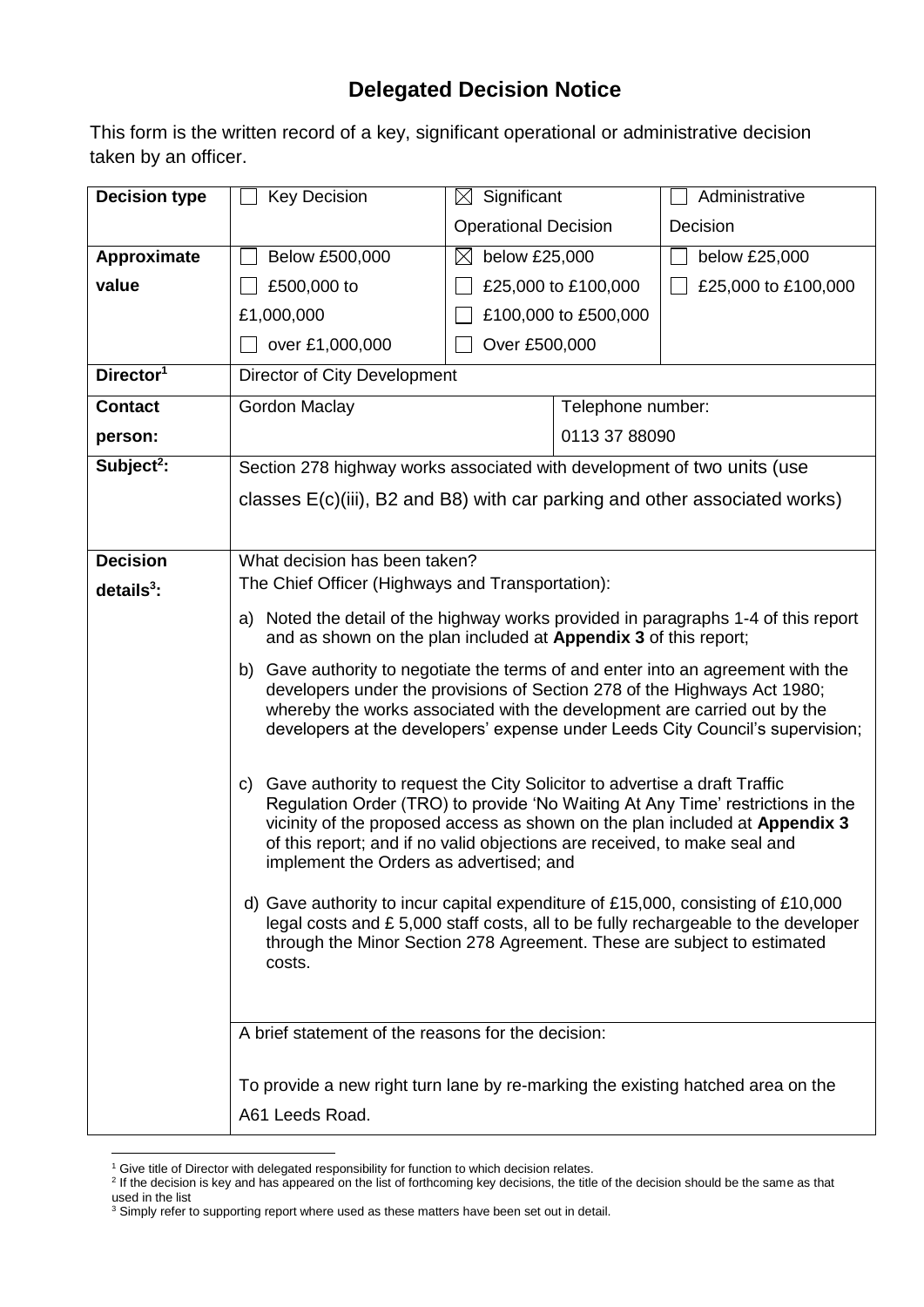|                            | To construct a new access on the A61 Leeds Road with dropped kerb crossings              |  |  |  |  |  |  |
|----------------------------|------------------------------------------------------------------------------------------|--|--|--|--|--|--|
|                            | and tactile paving, suitable for wheelchair users and the visually impaired.             |  |  |  |  |  |  |
|                            |                                                                                          |  |  |  |  |  |  |
|                            | Brief details of any alternative options considered and rejected by the decision         |  |  |  |  |  |  |
|                            | maker at the time of making the decision                                                 |  |  |  |  |  |  |
|                            |                                                                                          |  |  |  |  |  |  |
|                            | None.                                                                                    |  |  |  |  |  |  |
| <b>Affected</b>            | Ardsley & Robin Hood                                                                     |  |  |  |  |  |  |
| wards:                     |                                                                                          |  |  |  |  |  |  |
|                            |                                                                                          |  |  |  |  |  |  |
| <b>Details of</b>          | Executive Member: Councillor Helen Hayden 09/05/22                                       |  |  |  |  |  |  |
| consultation               |                                                                                          |  |  |  |  |  |  |
| undertaken <sup>4</sup> :  | <b>Ward Councillors:</b>                                                                 |  |  |  |  |  |  |
|                            | Ardsley & Robin Hood ward members were consulted by email on 31 <sup>st</sup> January    |  |  |  |  |  |  |
|                            | 2022.                                                                                    |  |  |  |  |  |  |
|                            | Chief Digital and Information Officer <sup>5</sup> :                                     |  |  |  |  |  |  |
|                            | N/A. The scheme does not relate to or affect the Council's use of digital                |  |  |  |  |  |  |
|                            | technology.                                                                              |  |  |  |  |  |  |
|                            |                                                                                          |  |  |  |  |  |  |
|                            | Chief Asset Management and Regeneration Officer <sup>6</sup> :                           |  |  |  |  |  |  |
|                            | N/A. The scheme does not relate to or affect the Council's land and buildings.           |  |  |  |  |  |  |
|                            | Others:                                                                                  |  |  |  |  |  |  |
|                            | The Emergency Services and West Yorkshire Combined Authority (WYCA) were                 |  |  |  |  |  |  |
|                            | consulted by email on 31 <sup>st</sup> January 2022. Internal consultation has also been |  |  |  |  |  |  |
|                            | undertaken with colleagues in Highways and Transportation Services by email on           |  |  |  |  |  |  |
|                            | Thursday 31 <sup>st</sup> January 2022.                                                  |  |  |  |  |  |  |
| Implementation             | Officer accountable, and proposed timescales for implementation:                         |  |  |  |  |  |  |
|                            | Panny Panesar – the works must be implemented prior to occupation of the                 |  |  |  |  |  |  |
|                            | development.                                                                             |  |  |  |  |  |  |
| List of                    | Date Added to List:-                                                                     |  |  |  |  |  |  |
| <b>Forthcoming</b>         | If Special Urgency or General Exception                                                  |  |  |  |  |  |  |
| Key Decisions <sup>7</sup> |                                                                                          |  |  |  |  |  |  |
|                            |                                                                                          |  |  |  |  |  |  |
|                            | If Special Urgency Relevant Scrutiny Chair(s) approval                                   |  |  |  |  |  |  |

 4 Include details of any interest disclosed by an elected Member on consultation and the date of any relevant dispensation given. <sup>5</sup> See Officer Delegation Scheme (Executive Functions) CDIO must be consulted in relation to all matters relating to the Council's use of digital technology

<sup>&</sup>lt;sup>6</sup> See Officer Delegation Scheme (Executive Functions) CAMRO must be consulted in relation to all matters relating to the Council's land and buildings.

 $^7$  See Executive and Decision Making Procedure Rule 2.4 - 2.6. Complete this section for key decisions only